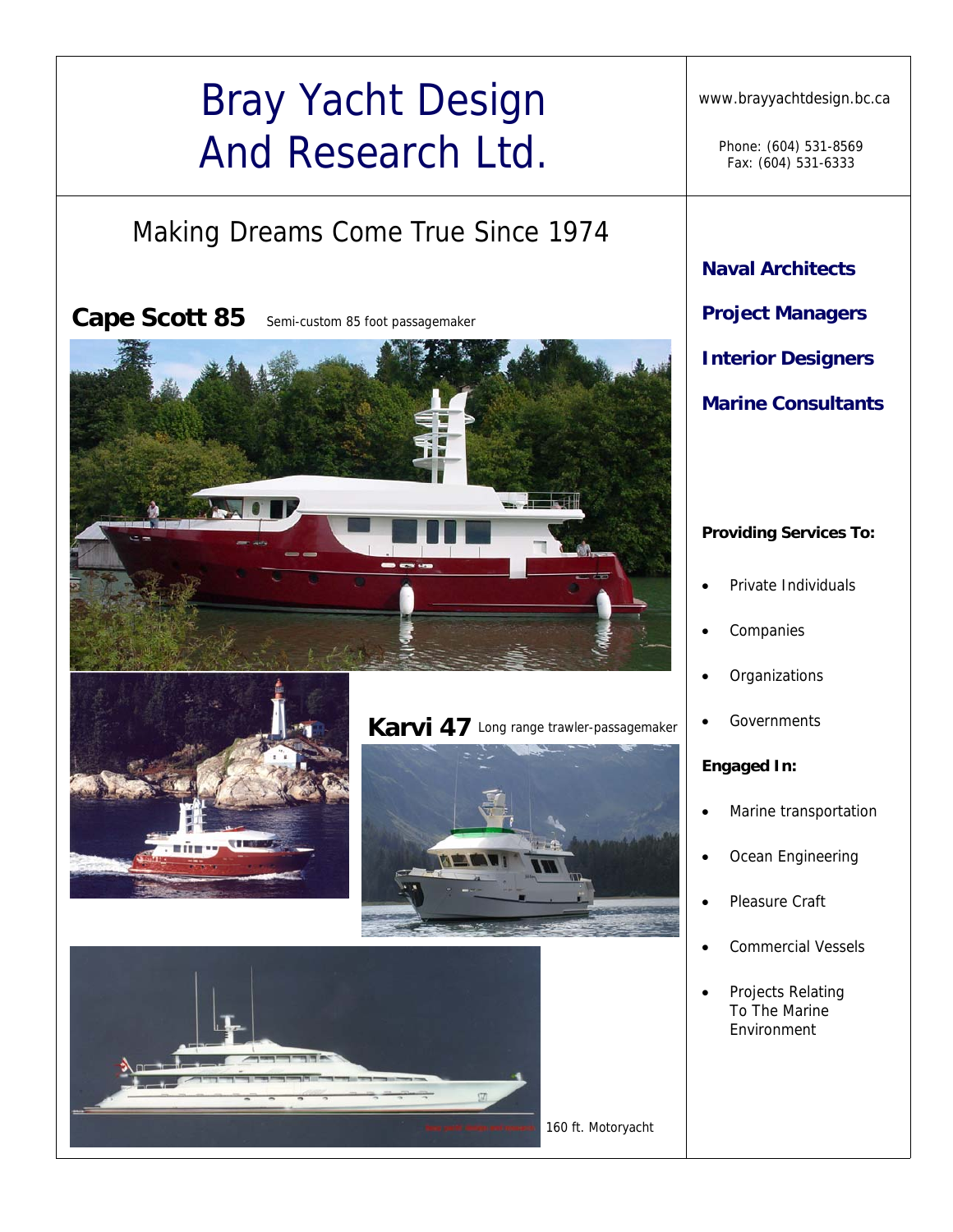### www.brayyachtdesign.bc.ca Page 2



## **Model Testing**



Model testing an 86 ft. motoryacht with a bulbous bow.

#### For All Your Requirements:

- Research and Development
- **Technical Studies**
- Reports Concerning Structures
- Powering Estimates
- Propeller Calculations
- Stability Reports
- Weight Calculations
- Feasibility Studies
- Operational Aspects For All Types Of Marine Equipment
- Dedicated Equipment For Open Water Testing Of Model Hulls
- Video Record Of Model Testing
- Attention To Detail In All Aspects Of Design

## **Bulbous Bows— Retro-Fit and New Builds**

A retro-fit of a bulbous bow to an existing hull, to correct for an excessive bow wave and to increase speed and fuel efficiency was done on the "Amnesia".

The vessel now has an acceptable bow wave, and a speed increase of three knots at the same rpm.





WORKING YACHTS 76 "Kookaburra"

## **Catamaran Powerboats**

#### Pacificat

This 22 ft. power-cat was designed mainly as a sportfishing boat. The extremely stable platform is perfect for fishing in all types of sea conditions.

This boat is also great as a tender for a large motoryacht.

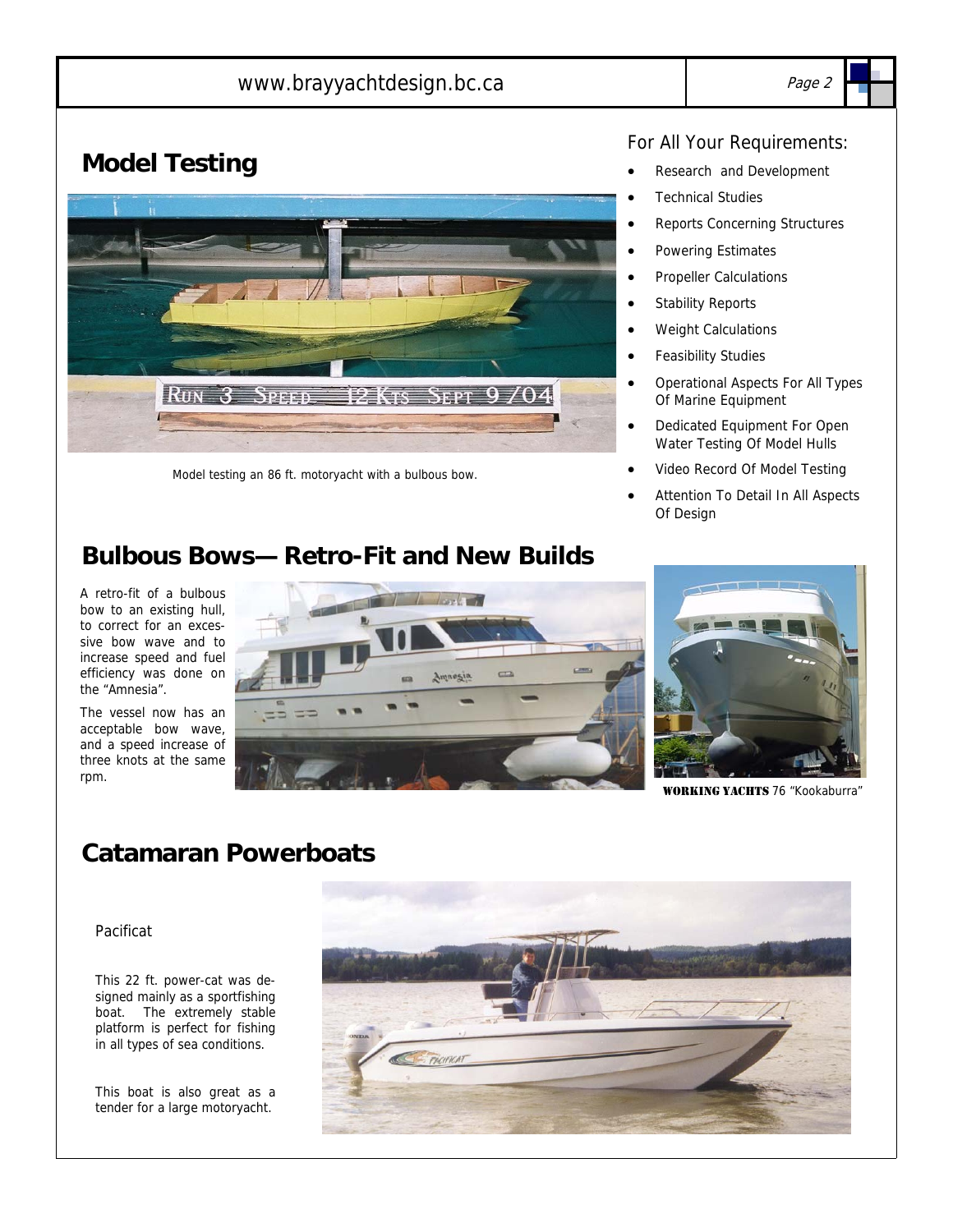## www.brayyachtdesign.bc.ca Page 3

# **Complete Designs**





WORKING YACHTS series: Fox Sports 86 and "Miss Betty" 76

# **Conceptual Designs**



## **Model Testing**



#### Expertise In The Preparation Of:

- Conceptual Designs
- Preliminary Layouts
- Complete Designs
- Hull And Deck Lines Plans
- Model Test Programs
- Construction Drawings
- Presentation Profiles
- Hull Sections
- Masts And Rigging
- Shafting And Machinery Drawings
- Specification Books
- **Owners Manuals**
- Costing Out
- Shop Flow Charts
- Project Mangement
- Conversions Of Existing Equipment



"Iron Wind" 62 ft. Aluminium Coastal Cruiser & Dive Boat